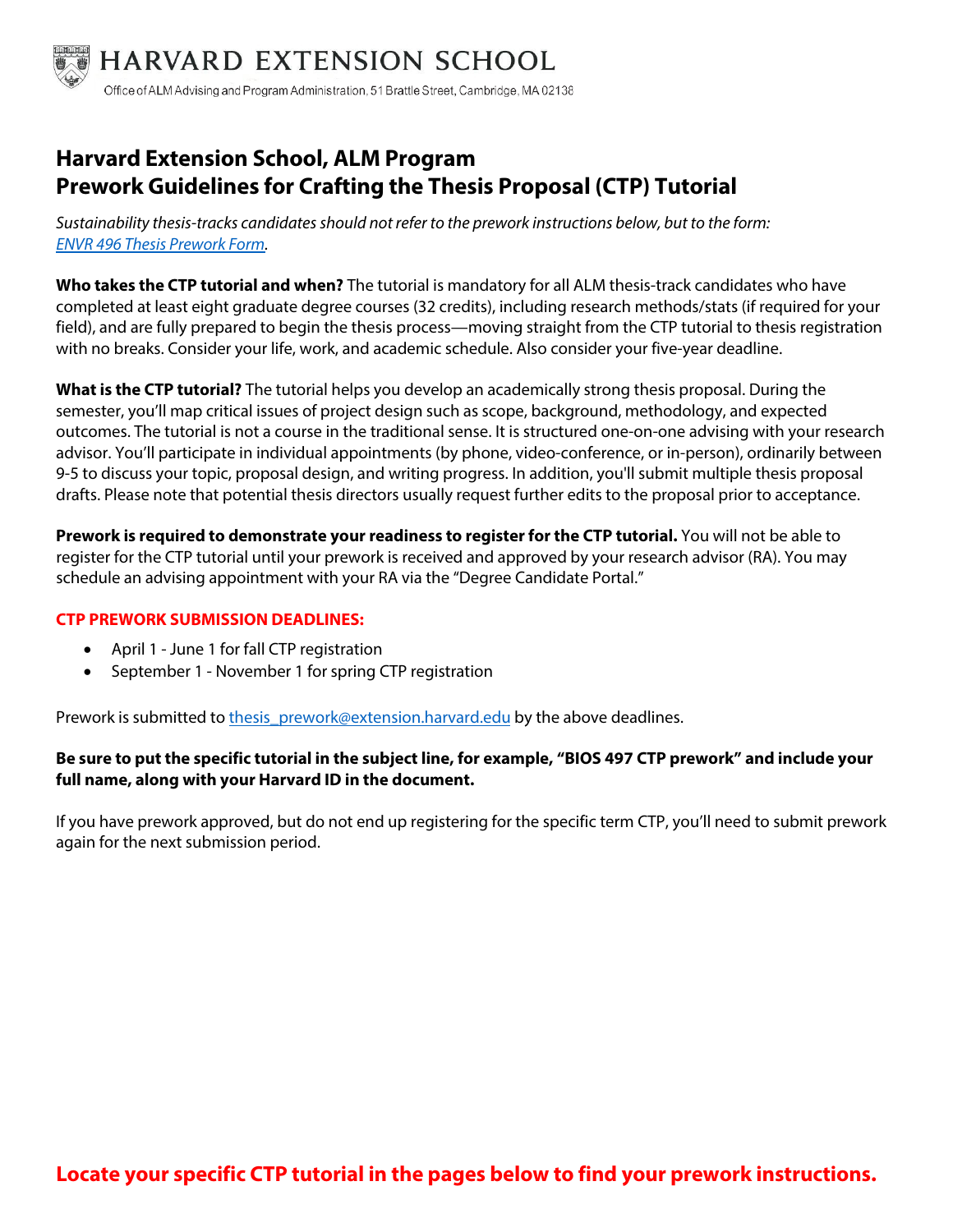# **ANTH E-497 Crafting the Thesis Proposal in Anthropology Tutorial**

Research Advisor (RA): Dr. Richard Martin

# **ANTH E-497 CRAFTING THE THESIS PROPOSAL (CTP) PREWORK REQUIREMENTS:**

Please put together a 3-5-page document addressing the following five items to be sent to

[thesis\\_prework@extension.harvard.edu](mailto: thesis_prework@extension.harvard.edu) by the required CTP prework submission deadlines (i.e. June 1 or November 1). **Be sure to put "ANTH 497 CTP prework" in the subject line and include your full name, along with your Harvard ID, in the document.** 

#### **1. A potential thesis topic.**

Provide a brief general description of your topic. Be as specific as you can. When considering a topic, it is important to be mindful that you need to work with a thesis director who is a Harvard faculty member and has expertise in the area; therefore, not all topics of interest can be supported. It would be helpful to review faculty members' areas of expertise in the relevant Harvard department(s) as you consider topic possibilities. (Please do not contact possible thesis directors as the official selection of the thesis director is solely your RA's decision and responsibility.)

#### **2. A list of research questions and, if applicable, hypotheses.**

What are you trying to figure out? These questions should be authentic ones in the sense that they are ones that you (and other scholars) do not know the answer to already but would like to find out. Research is based on genuine curiosity.

#### **3. A preliminary review of scholarly literature on your proposed research topic, including a working bibliography with fifteen to twenty references.**

Examining what is already known in your proposed topic area is critical. You need to be aware of the published research on your topic as you propose potential thesis research, as it is not possible to make an original contribution the scholarship until you know what has been said by previous thinkers.

- What have scholars learned about this topic already?
- Which aspects of this topic remain unexplored or unresolved?
- Do any questionable or erroneous assumptions characterize the previous writings on this topic?What are the gaps, inconsistencies, or limitations of previous scholarship?
- Is there a particular method or approach to this topic that might shed new light on it?

#### **4. A description of the types of evidence you will use to answer your research question(s) and, if applicable, to test your hypotheses [discuss only as applicable].**

- Will you be analyzing artistic works (literature, music, film, television, drama, visual art, etc.) as primary source evidence? If so, what work(s) will you analyze, and what is the rationale for that selection?
- Will you be collecting primary data, whether through observations, interviews, surveys, or experiments? How will collecting and analyzing this data enable you to answer your research question or test your hypothesis?
- Will you be using secondary data as primary source evidence, such as official documents, memoirs, diaries, newspapers, statistical compilations, historical accounts, reinterpreting existing datasets, and so forth? Are these sources in a language you can read? Are these sources published? If unpublished, will you have access to them? How will these sources enable you to answer your research question or test your hypothesis?
- Will you be analyzing cultural artifacts? If so, will you have access to them? How will these artifacts enable you to answer your research question or test your hypothesis?
- **Please note thatresearch involving human subjects willrequire IRB approval before data collection may begin.**

#### **5. A rationale for the proposed research.**

You should answer the "So what?" question by explaining why your research question is worth asking and answering. You can think of undertaking thesis research as being a way of solving an academic puzzle. Your rationale for your proposed thesis work should explain why solving that puzzle is meaningful in an academic sense.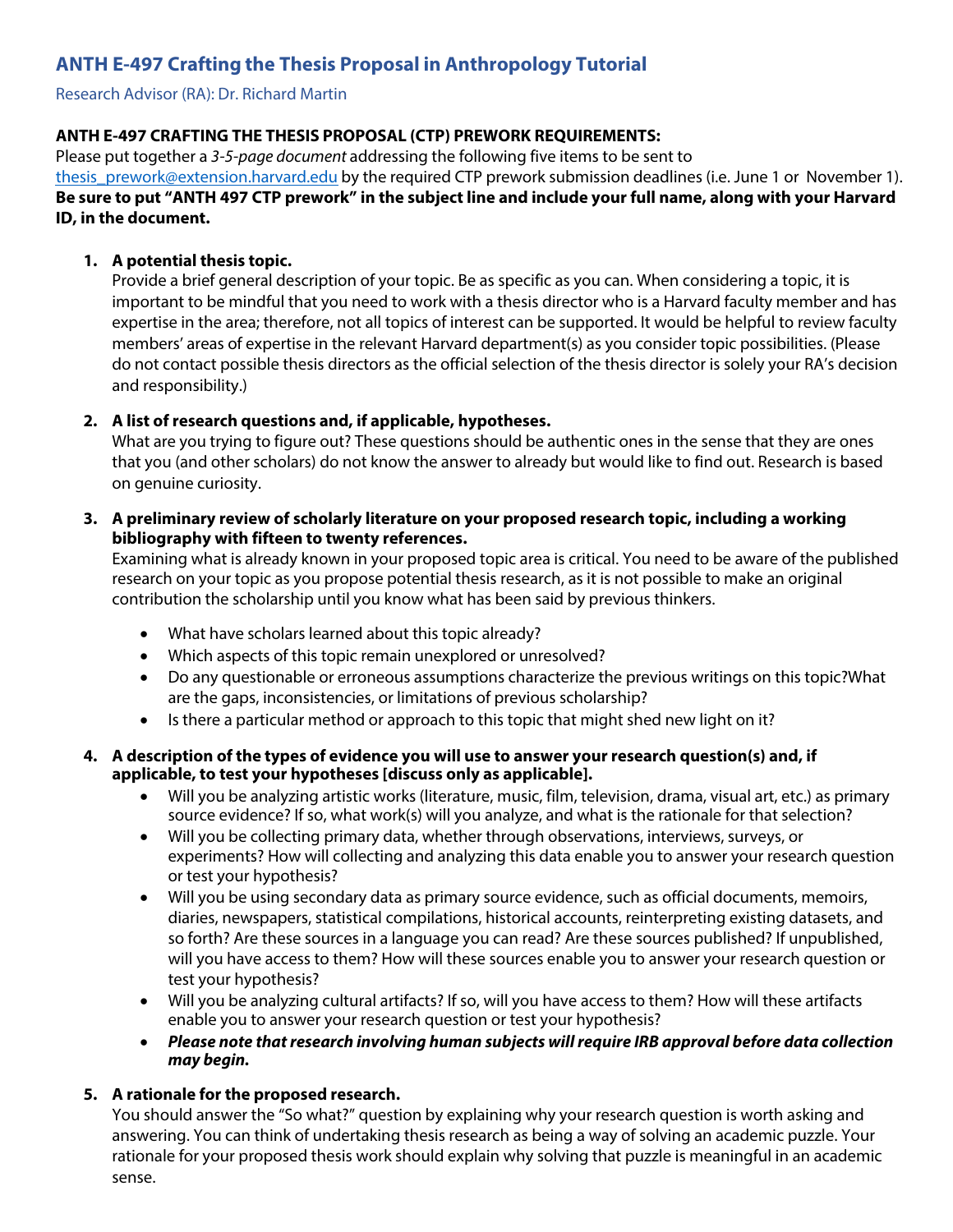# **BIOS E-497 Crafting the Thesis Proposal in Biology Tutorial**

Research Advisor (RA): Dr. James Morris

Scientific research depends on laboratory space, project funding, and access to databases; therefore, the thesis proposal is crafted after a lab and thesis director are identified, but before you begin work on the thesis.

The first step in the thesis process is to identify, with the help of Dr. Morris, a lab where you will do the research and thesis director (ordinarily, the scientist/researcher affiliated with the lab). **This step needs to be done well before the June 1 or November 1 deadlines.** Schedule a meeting with Dr. Morris via the "Degree Candidate Portal" to discuss possible research projects, lab locations and thesis directors.

#### **BIOS E-497 CRAFTING THE THESIS PROPOSAL (CTP) PREWORK REQUIREMENTS:**

After the lab and thesis director are identified and approved, send a brief one- to three-page document with the name, title, and contact information of the thesis director, and a description of the proposed research project to thesis prework@extension.harvard.edu by the required CTP prework submission deadlines (i.e., June 1 or November 1). **Be sure to put "BIOS 497 CTP prework" in the subject line and include your full name, along with your Harvard ID in the document.** 

#### **LAB PLACEMENT POLICY:**

- If you are a Harvard lab employee who is currently working in a Harvard laboratory and want to do your thesis research there, the faculty member of the lab can serve as your thesis director.
- If you are a lab employee who is currently working in a non-Harvard laboratory and want to do your thesis research there, the non-lab member who holds a PhD can serve as your thesis director if he or she meets our qualifications.
- If you need the thesis to fulfill the Harvard Instructor (HI) requirement, you will need a Harvard faculty member to serve as a co-thesis director. The non-Harvard lab member can serve as one co-thesis director, and Dr. Morris will help you identify a Harvard faculty member who can serve as the other co-thesis director.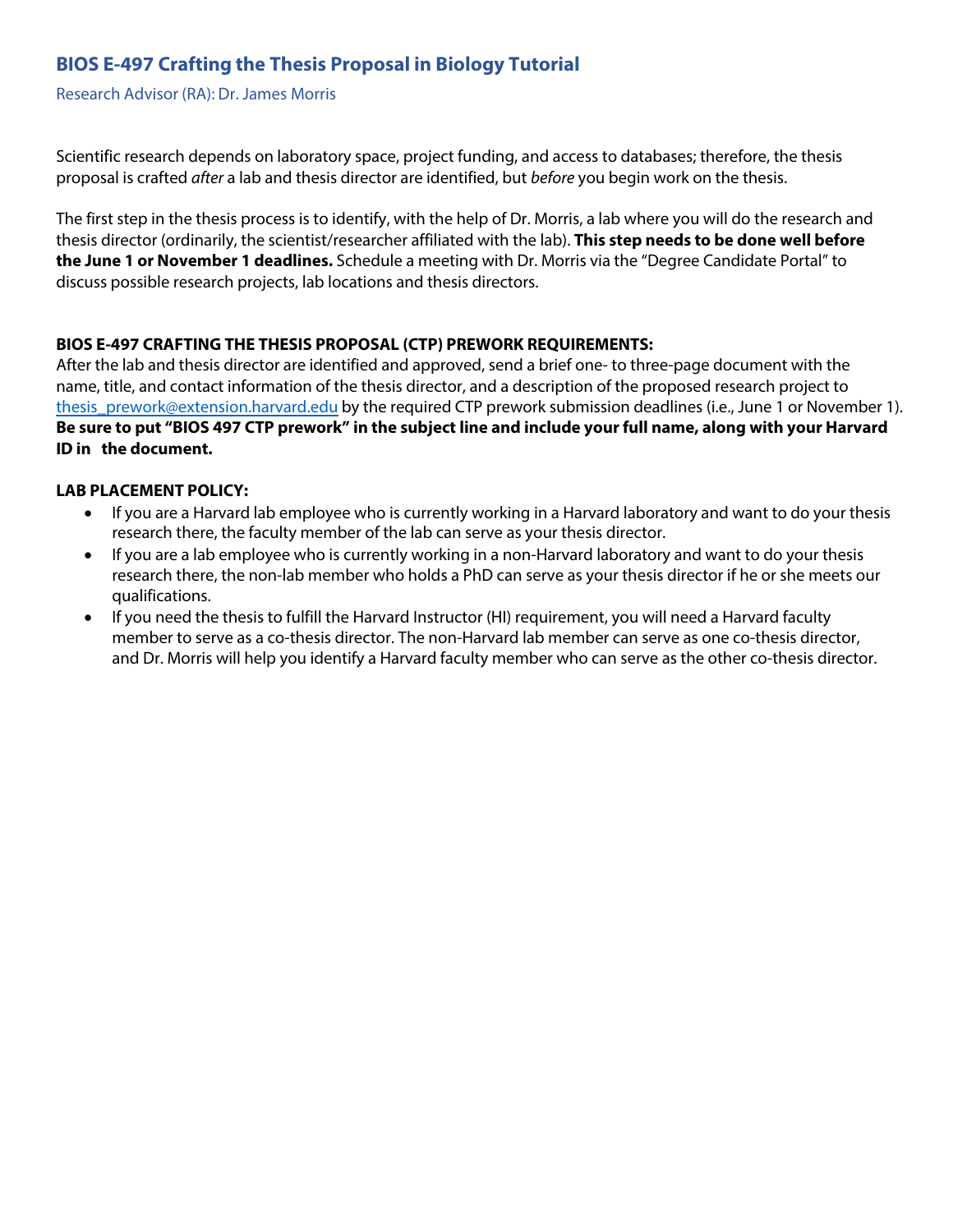# **BIOT 497 Crafting the Thesis Proposal in Biotechnology and Bioengineering and Nanotechnology Tutorial**

Research Advisor (RA): Dr. Steven Denkin

Scientific research depends on laboratory space, project funding, and access to databases; therefore, the thesis proposal is crafted after a lab and thesis director are identified, but before you begin work on the thesis.

The first step in the thesis process is to identify, with the help of Dr. Denkin, a lab where you will do the research and thesis director (ordinarily, the scientist/researcher affiliated with the lab). **This step needs to be done well before the June 1 or November 1 deadlines**. Schedule a meeting with Dr. Denkin via the "Degree Candidate Portal" to discuss possible research projects, lab locations and thesis directors.

# **BIOT 497 CRAFTING THE THESIS PROPOSAL (CTP) PREWORK REQUIREMENTS:**

After the lab and thesis director are identified and approved, send a brief one- to three-page document with the name, title, and contact information of the thesis director, and a description of the proposed research project to [thesis\\_prework@extension.harvard.edu](mailto: thesis_prework@extension.harvard.edu) by the required CTP prework submission deadlines (i.e., June 1 or November 1). **Be sure to put "BIOT 497 CTP prework" in the subject line and include your full name, along with your Harvard ID in the document.** 

#### **LAB PLACEMENT POLICY:**

- If you are a Harvard lab employee who is currently working in a Harvard laboratory and want to do your thesis research there, the faculty member of the lab can serve as your thesis director.
- If you are a lab employee who is currently working in a non-Harvard laboratory and want to do your thesis research there, the non-Harvard lab member who holds a PhD could serve as your director if he or she meets our qualifications.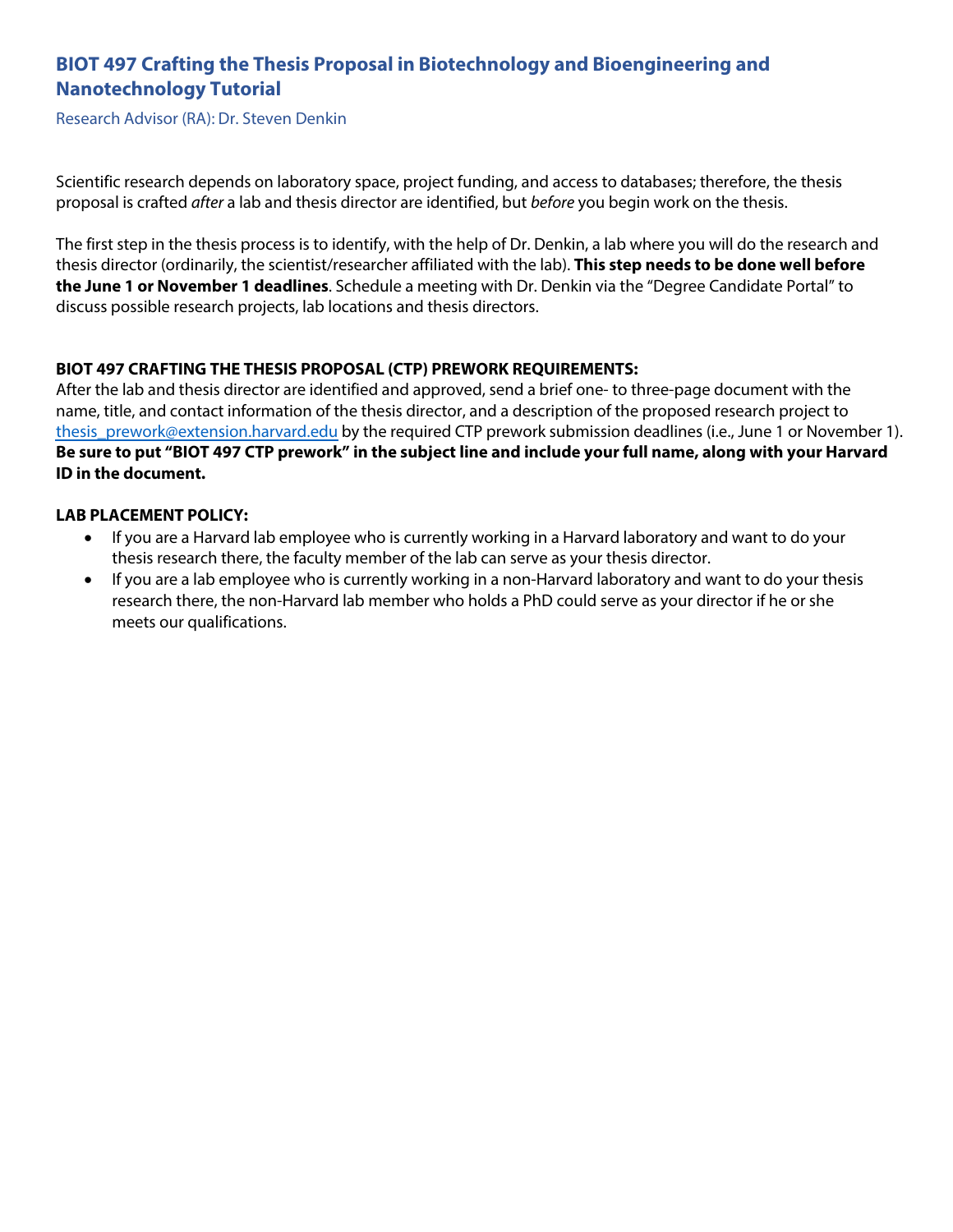# **CREA E-497 Crafting the Thesis Proposal in Creative Writing and Literature Tutorial**

Research Advisor (RA): Dr. Talaya Delaney

During the Crafting the Thesis Proposal Tutorial, you will develop a 15 to 18 page proposal consisting of two parts: An analytical essay centered on the writer's craft that considers the work of other writers (three works) and a description of the original creative work you are developing for the thesis. The proposal is an opportunity to consider in a very self-conscious way the issues with which your own creative work is concerned and to discuss the techniques of other writers who have pointed the way for you. Typically, you will focus on one aspect of craft (for example, point of view, character, setting, structure, etc.) across three works.

#### **CREA 497 CRAFTING THE THESIS PROPOSAL (CTP) PREWORK REQUIREMENTS:**

- 1. Brief  $-1$ -2 page summary of the proposed creative writing project.
- 2. List of 3-4 creative works that have influenced your thesis project or that might serve as models for your thesis project in some way.
- 3. Write 1-2 paragraphs about each work and how it has influenced your own project.
- 4. What aspect of craft might you explore across these works? (This can change, but I would like to get a sense of possibilities.)
- 5. List a few Harvard Extension School or Harvard Summer School creative writing instructors you think could be possible thesis directors. Would any of your current or past course instructors be a good fit? This is an essential question to ask yourself. The odds of a faculty member accepting a potential thesis student increase greatly when the student in question is already known to them from previous coursework. Please do not contact possible thesis directors as selection of the thesis director is solely your RA's decision and responsibility.
- 6. Submit to thesis prework@extension.harvard.edu by the required CTP prework submission deadlines (i.e. June 1 or November 1). **Be sure to put "CREA 497 CTP prework" in the subject line and include your full name, along with your Harvard ID, in the document.**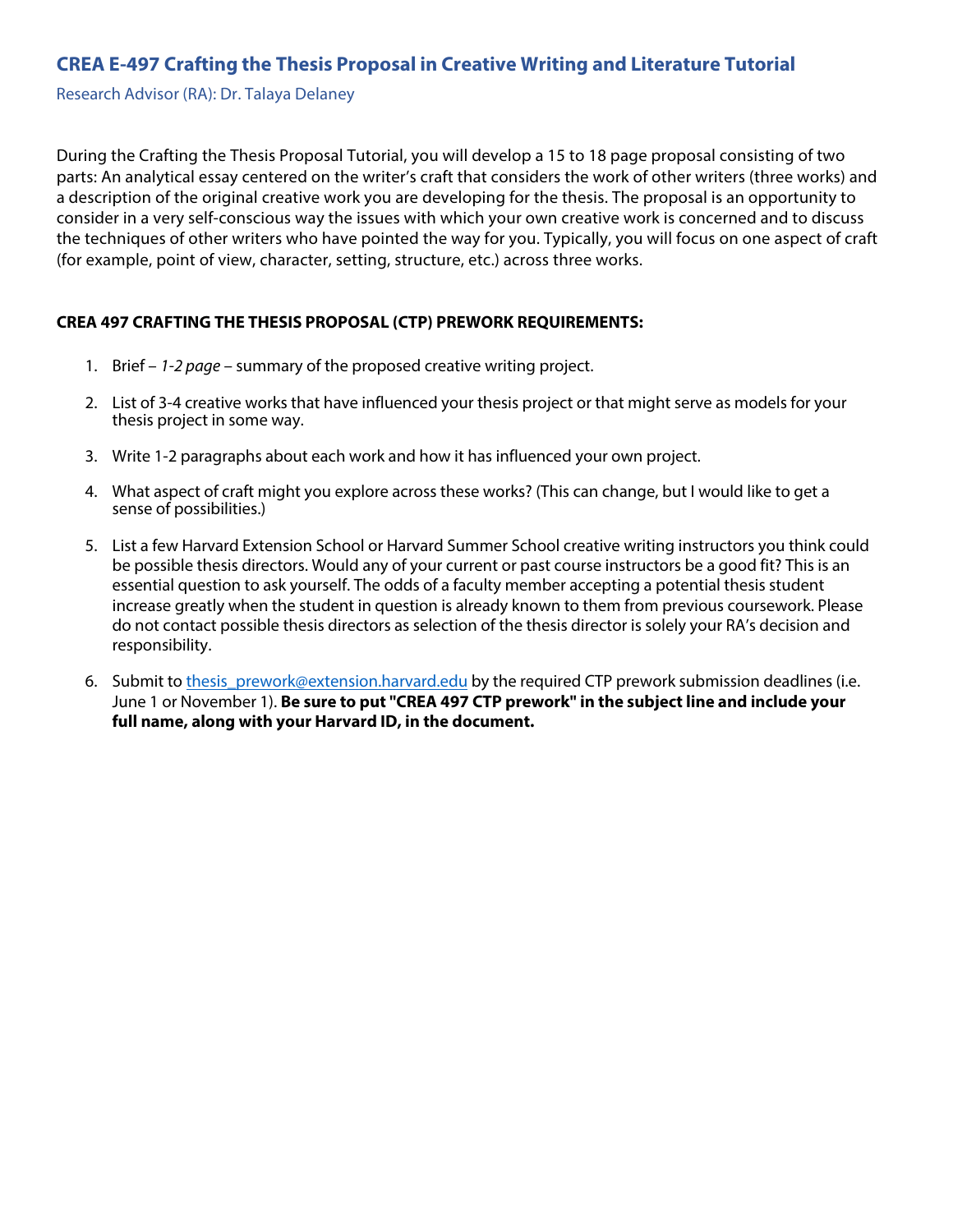# **CSCI-497 Crafting the Thesis Proposal in Software Engineering Tutorial**

Research Advisor (RA): Dr. Hongming Wang

# **CSCI 497 CRAFTING THE THESIS PROPOSAL (CTP) PREWORK REQUIREMENTS:**

Please put together a 2-3 page document addressing the following questions to be sent to thesis\_prework@extension.harvard.edu by the required CTP prework submission deadlines (i.e., June 1 or November 1). **[Be sure to](mailto: thesis_prework@extension.harvard.edu) put "CSCI 497 CTP prework" in the subject line and include your full name, along with your Harvard ID, in the document.** 

#### **1. What is the thesis topic/project area you have in mind?**

Provide a brief and detailed description of your topic. Be as specific as you can. When considering a topic, it is important to be mindful that you need to work with a thesis director who is ordinarily a Harvard SEAS/GSAS faculty member or Harvard Extension School (HES) instructor who has expertise and interest in the area; therefore, not all topics of interest can be supported. Would any of your current or past course instructors be a good fit? This is an essential question to ask yourself. The odds of a faculty member accepting a potential thesis student increase greatly when the student in question is already known to them from previous coursework. You should also review the course catalogs of the FAS/SEAS, as well as other Harvard graduate schools, for a list of computer science courses offered by Harvard faculty [\(my.harvard.edu\)](https://my.harvard.edu/). Finally, you may choose a director from industry or from another college or university if you have connections to specific individuals. An industry expert or non-Harvard instructor can serve as the thesis director if he or she has a PhD (a master's degree may suffice, if the degree required a thesis) and expertise in the area of research.

# **2. What are your research questions? (What are you trying to answer?)**

The question or questions should be authentic in the sense that they are ones that you (and others) do not know the answer to already but would like to find out. Research is based on genuine curiosity, not advocacy or confirmation of what you already know.

# **3. Give some background information about your proposed research topic, including a bibliography with at least three references.**

Examining what is already known in your proposed topic area is critical. You need to be aware of the published research on your topic as you propose potential thesis research. When you are doing a review of your topic, you are looking for a balance of prior research. You need to choose a topic where there is enough prior work to support, frame, and ground your research, but not so much that there is very little left to say that is new and interesting.

#### **4. Provide the rationale for the proposed research.**

Answer the "So what?" question by explaining why your research questions are worth asking. Your purpose in doing the research is to solve a puzzle. Explain what puzzle you are trying to solve and why solving that puzzle is meaningful to the academic field.

#### **5. In your document, include answers to the following (one paragraph per question):**

- What have scholars learned about this topic already?
- Which aspects of this topic remain unexplored or unresolved?
- Do any questionable or erroneous assumptions characterize the previous writings on this topic?
- Is there a particular method or approach to this topic that might shed new light on it?
- **6. List a few Harvard instructors (or instructors from other schools or industry professionals), along with their relevant courses and/or publications, who you think could be possible thesis directors.** Please do not contact possible thesis directors as selection of the thesis director is solely your RA's decision and responsibility.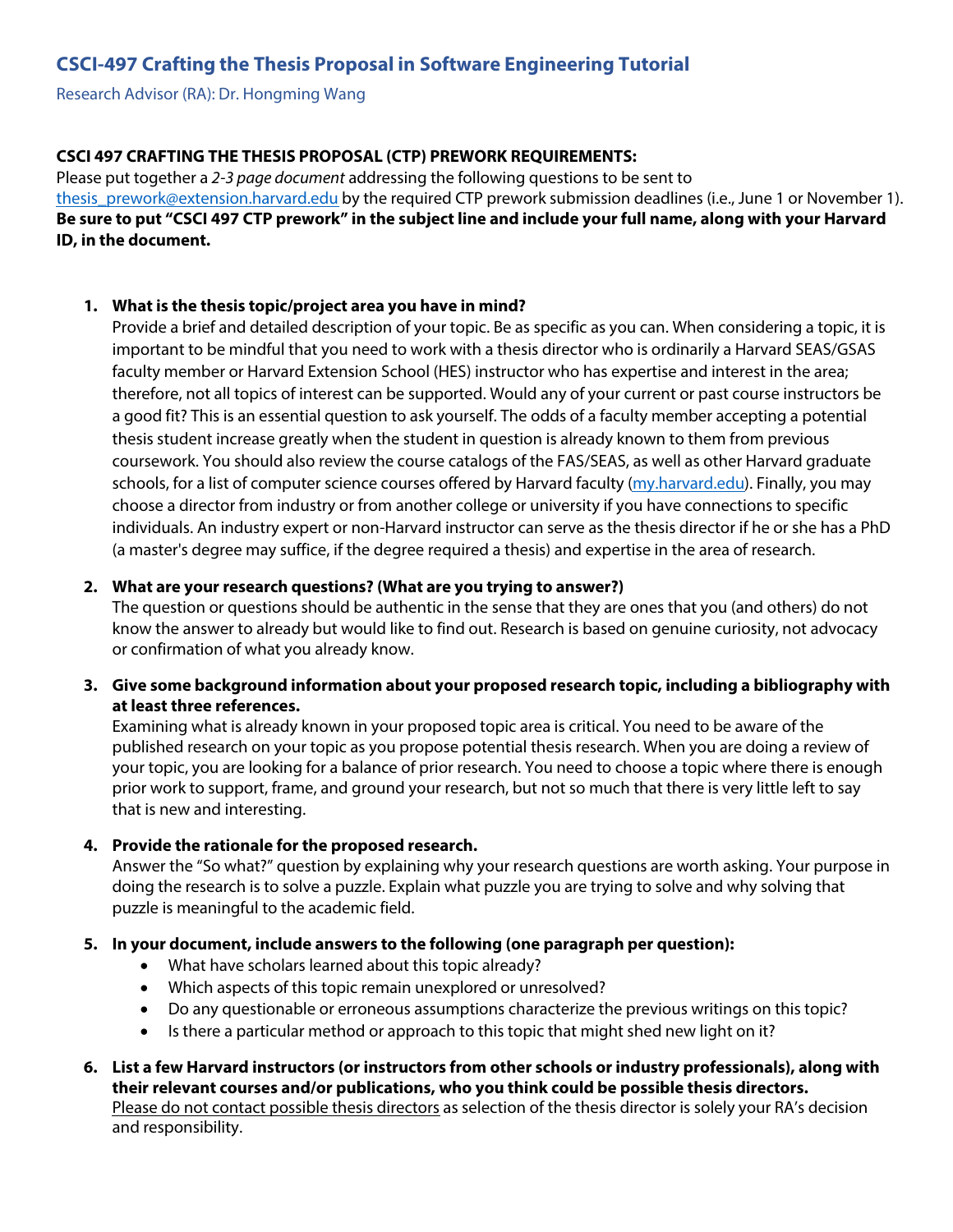# **HUMA E-497 Crafting the Thesis Proposal in Dramatic Arts, English, and Religion Tutorial**

Research Advisors (RAs): Dr. Collier Brown and Dr. Richard Martin

#### **HUMA E-497 CRAFTING THE THESIS PROPOSAL (CTP) PREWORK REQUIREMENTS:**

Please put together a 3-5-page document addressing the following five items to be sent to thesis prework@extension.harvard.edu by required CTP prework submission deadlines (i.e., June 1 or November 1). **Be sure to put "HUMA 497 CTP prework" in the subject line and include your full name, along with your Harvard ID, in the document.** 

#### **1. A potential thesis topic.**

Provide a brief general description of your topic. Be as specific as you can. When considering a topic, it is important to be mindful that you need to work with a thesis director who is a Harvard faculty member and has expertise in the area; therefore, not all topics of interest can be supported. It would be helpful to review faculty members' areas of expertise in the relevant Harvard department(s) as you consider topic possibilities. (Please do not contact possible thesis directors as the official selection of the thesis director is solely your RA's decision and responsibility.)

#### **2. A list of research questions and, if applicable, hypotheses.**

What are you trying to figure out? These questions should be authentic ones in the sense that they are ones that you (and other scholars) do not know the answer to already but would like to find out. Research is based on genuine curiosity.

#### **3. A preliminary review of scholarly literature on your proposed research topic, including a working bibliography with fifteen to twenty references.**

Examining what is already known in your proposed topic area is critical. You need to be aware of the published research on your topic as you propose potential thesis research, as it is not possible to make an original contribution the scholarship until you know what has been said by previous thinkers.

- What have scholars learned about this topic already?
- Which aspects of this topic remain unexplored or unresolved?
- Do any questionable or erroneous assumptions characterize the previous writings on this topic? What are the gaps, inconsistencies, or limitations of previous scholarship?
- Is there a particular method or approach to this topic that might shed new light on it?
- **4. A description of the types of evidence you will use to answer your research question(s) and, if applicable, to test your hypotheses [discuss only as applicable].**
	- Will you be analyzing artistic works (literature, music, film, television, drama, visual art, etc.) as primary source evidence? If so, what work(s) will you analyze, and what is the rationale for that selection?
	- Will you be collecting primary data, whether through observations, interviews, surveys, or experiments?How will collecting and analyzing this data enable you to answer your research question or test your hypothesis?
	- Will you be using secondary data as primary source evidence, such as official documents, memoirs, diaries, newspapers, statistical compilations, historical accounts, reinterpreting existing datasets, and so forth? Are these sources in a language you can read? Are these sources published? If unpublished, will you have access to them? How will these sources enable you to answer your research question or test your hypothesis?
	- Will you be analyzing cultural artifacts? If so, will you have access to them? How will these artifacts enable you to answer your research question or test your hypothesis?
	- **Please note thatresearch involving human subjects willrequire IRB approval before data collection may begin.**

#### **5. A rationale for the proposed research.**

You should answer the "So what?" question by explaining why your research question is worth asking and answering. You can think of undertaking thesis research as being a way of solving an academic puzzle. Your rationale for your proposed thesis work should explain why solving that puzzle is meaningful in an academic sense.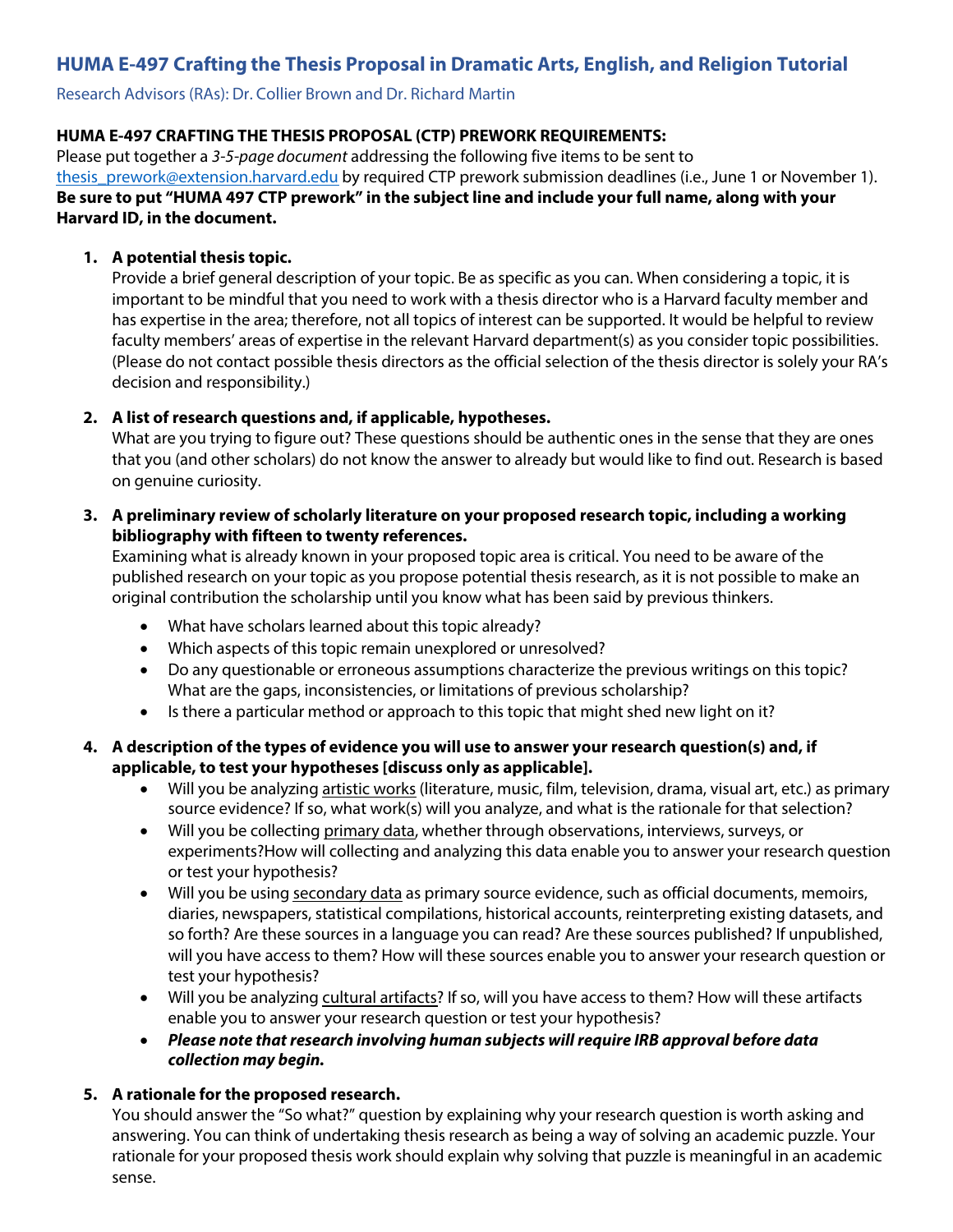# **MATH E-497 Crafting the Thesis Proposal in Mathematics for Teaching Tutorial**

Research Advisor (RA): Dr. Carolyn Gardner-Thomas

Dr. Gardner-Thomas would like to meet with each tutorial candidate. Plan on doing this as early as possible, well before the June 1 or November 1 due dates. You may schedule an advising appointment with Dr. Gardner-Thomas via the Degree Candidate Portal.

#### **MATH 497 CRAFTING THE THESIS PROPOSAL (CTP) PREWORK REQUIREMENTS:**

Please put together a 2-3 page document addressing the following questions to be sent to thesis prework@extension.harvard.edu by the required CTP prework submission deadlines (i.e., June 1 or November 1). **Be sure to put "MATH 497 CTP prework" in the subject line and include your full name, along with your Harvard ID, in the document.** 

**1. What is the thesis topic/project area you have in mind?**

Provide a brief general description of your topic – it doesn't have to be very detailed at this point, but should indicate that you have thought about possible work you could do for a thesis project.

**2. What are your research questions?** (What are you trying to answer?)

Your question or questions should be original in the sense that they are ones that you (and others) do not know the answer to already but would like to find out. Research is based on genuine curiosity, not advocacy.

**3. Give some background information about your proposed research topic, including a bibliography with at least three references.**

Examining what is already known in your proposed topic area is critical. You need to be aware of the published research on your topic as you propose potential thesis research. When you are doing a review of your topic, you are looking for a balance of prior research. You need to choose a topic where there is enough prior work to support, frame, and ground your research, but not so much that there is very little left to say that is new and interesting. If you have any questions about what is expected for the bibliography, contact Dr. Gardner-Thomas early on.

#### **4. Provide the rationale for the proposed research.**

Answer the "So what?" question by explaining why your research questions are worth asking. Your purpose in doing the research is to solve a puzzle. Explain what puzzle you are trying to solve and why solving that puzzle is meaningful to the academic field.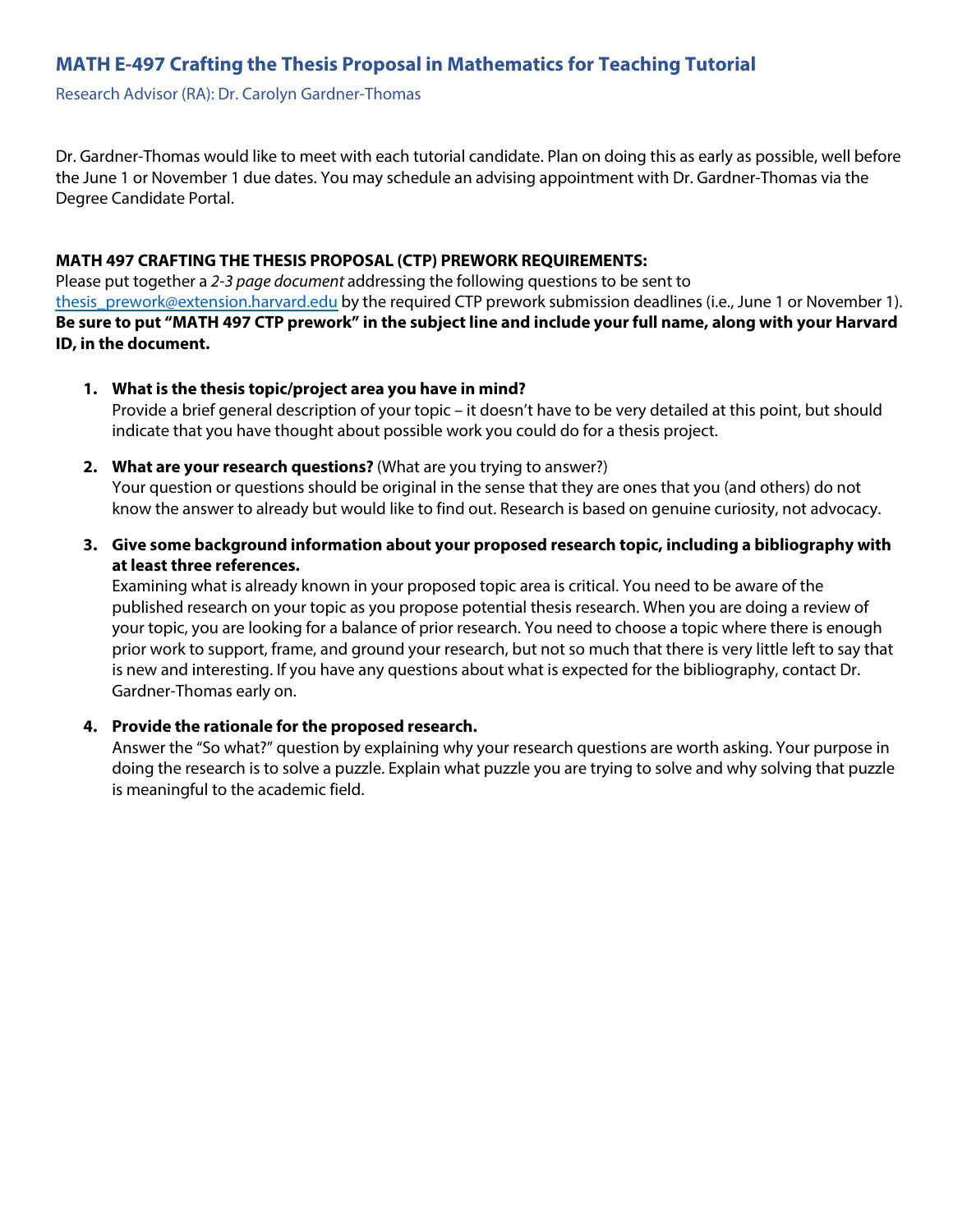# **PSYC E-497 Crafting the Thesis Proposal in Psychology Tutorial**

Research Advisors (RAs): Dr. Dante Spetter and Dr. Adrienne Tierney

# **PSYC 497 CRAFTING THE THESIS PROPOSAL (CTP) PREWORK REQUIREMENTS:**

Please put together a 2-3 page document addressing the following questions, to be sent to thesis prework@extension.harvard.edu by the required CTP prework submission deadlines (i.e., June 1 or November 1). **Be sure to put "PSYC 497 CTP prework" in the subject line and include your full name, along with your Harvard ID, in the document.** 

# **1. What is the thesis topic you have in mind?**

Provide a brief general description of your topic. Be as specific as you can. When considering a topic, it is important to be mindful that you need to work with a thesis director who is a Harvard faculty member and has expertise and interest in the area; therefore, not all topics of interest can be supported. Would any of your current or past course instructors be a good fit? This is an essential question to ask yourself. The odds of a faculty member accepting a potential thesis student increase greatly when the student in question is already known to them from previous coursework.You should also review the course catalogs of FAS/GSAS and Harvard Graduate School of Education, as well as the course catalogs of other graduate schools, for a list of psychology-related courses offered by Harvard faculty [\(my.harvard.edu\).](https://my.harvard.edu/) We also suggest that you go to FAS/ GSAS and other Harvard departments or program websites (for example, the HGSE's Human Development and Education program website), which ordinarily include both general research topics and lists of publications for each faculty member. Through these web searches, you'll learn much about instructors' areas of expertise.

# **2. What is/are your research question(s)?** (What do you seek to answer?)

Your question or questions should be original in the sense that they are ones that you (and others) do not know the answer to already but would like to find out. The ALM thesis is a research thesis with the emphasis on

"research", which is based on genuine curiosity, not advocacy. Note that a psychology thesis needs to be empirical and verifiable by observation or experience rather than theory. A proposal for a purely descriptive or literature review project will not be approved. Your thesis work is expected to raise a specific question, and then evaluate some sort of evidence regarding the answer to that question.

# **3. Give some background information about your proposed research topic, including an annotated bibliography with at least ten references.**

Examining what is already known in your proposed topic area is critical. You need to be aware of the published research on your topic as you propose potential thesis research. When you are doing a review of your topic, you are looking for a balance of prior research. You need to choose a topic where there is enough prior work to support, frame, and ground your research, but not so much that there is very little left to say that is new and interesting.

#### **4. Provide the rationale for the proposed research**.

Answer the "So what?" question by explaining why your research questions are worth asking. Your purpose in doing the research is to solve a puzzle. Explain what puzzle you are trying to solve and why solving that puzzle is meaningful to the academic field.

# **5. From your my.harvard.edu and Harvard department website searches, list a few Harvard faculty members (along with their relevant courses and/or publications) that you think could be possible thesis directors.**

**6.** Please do not contact possible thesis directors as selection of the thesis director is solely your RA's decision and responsibility.